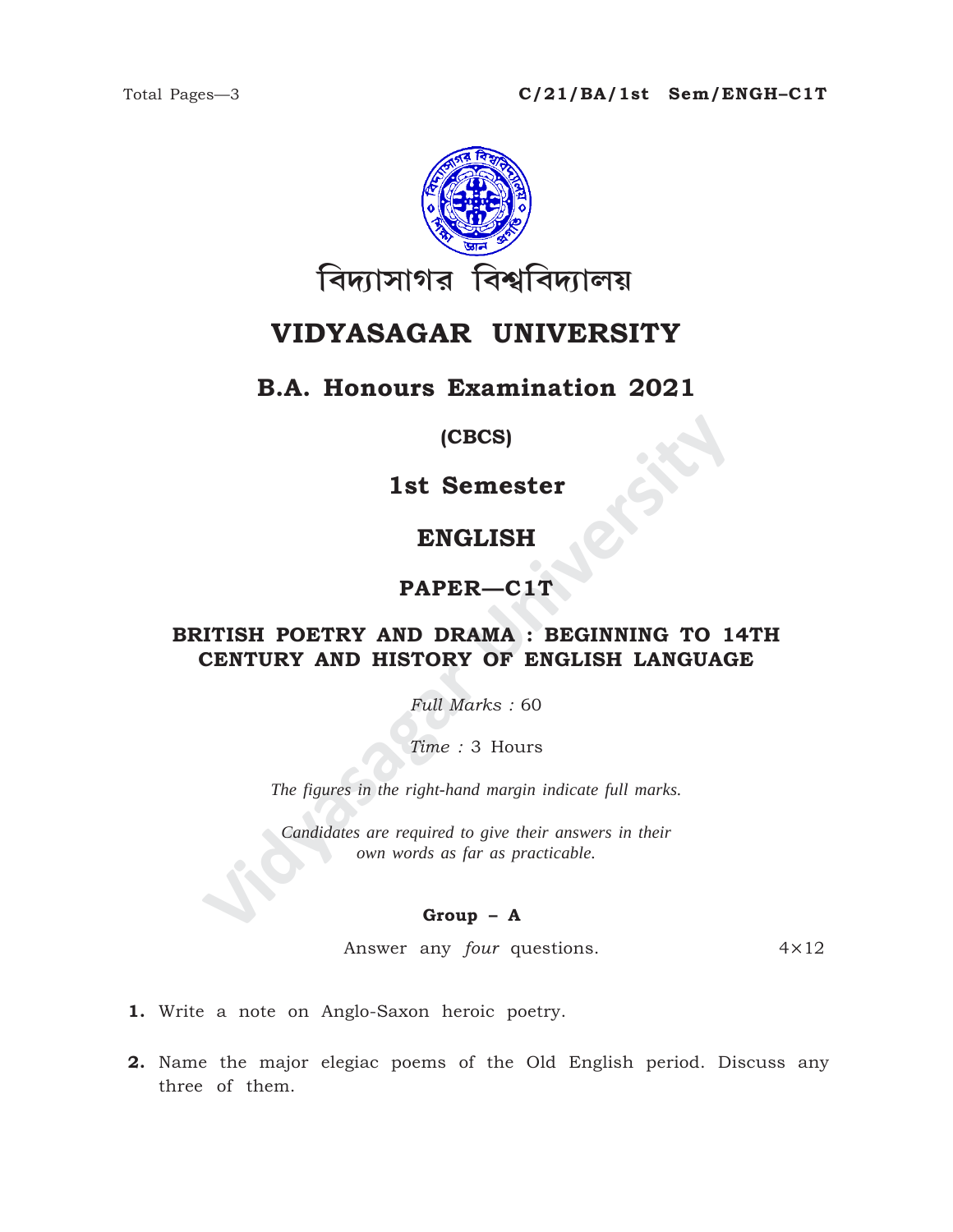- **3.** Write an essay on King Alfred's contribution to Anglo-Saxon prose.
- **4.** The Wife of Bath is a woman of great strength, vitality and aggression. Do you agree ? Give reasons.
- **5.** What picture of the position of women in the contemporary society is portrayed in *The Wife of* Bath's Prologue.
- **6.** Discuss the Scandinavian influence on the English language.
- **7.** What do you consider the classical influence on the English language to be – a hindrance or a help ? Discuss.
- **8.** Assess the nature and extent of the Latin influence on the development of the English language.

### **Group – B**

Answer any *six* questions. 6×2

- **9.** Mention the names of two important poets related to Anglo-Saxon Christian poetry.
- Color you consider the classical influence on the English lands a hindrance or a help? Discuss.<br> **Solution English language.**<br> **Croup B**<br> **Croup B**<br> **Croup B**<br> **Croup B**<br> **Croup B**<br> **Croup B**<br> **Croup B**<br> **Cro 10.** Mention the names of the four major manuscripts of Old English literature.
- **11.** Why is 597 A.D. important ?
- **12.** What does the *Anglo-Saxon Chronicle* contain ?
- **13.** Why did the Wife of bath allude to St Paul ?
- **14.** How did the Wife of Bath gain "sovereignty" over her fifth husband ?
- **15.** How did the Wife of Bath become partially deaf ?

C/21/BA/1st Sem/ENGH–C1T